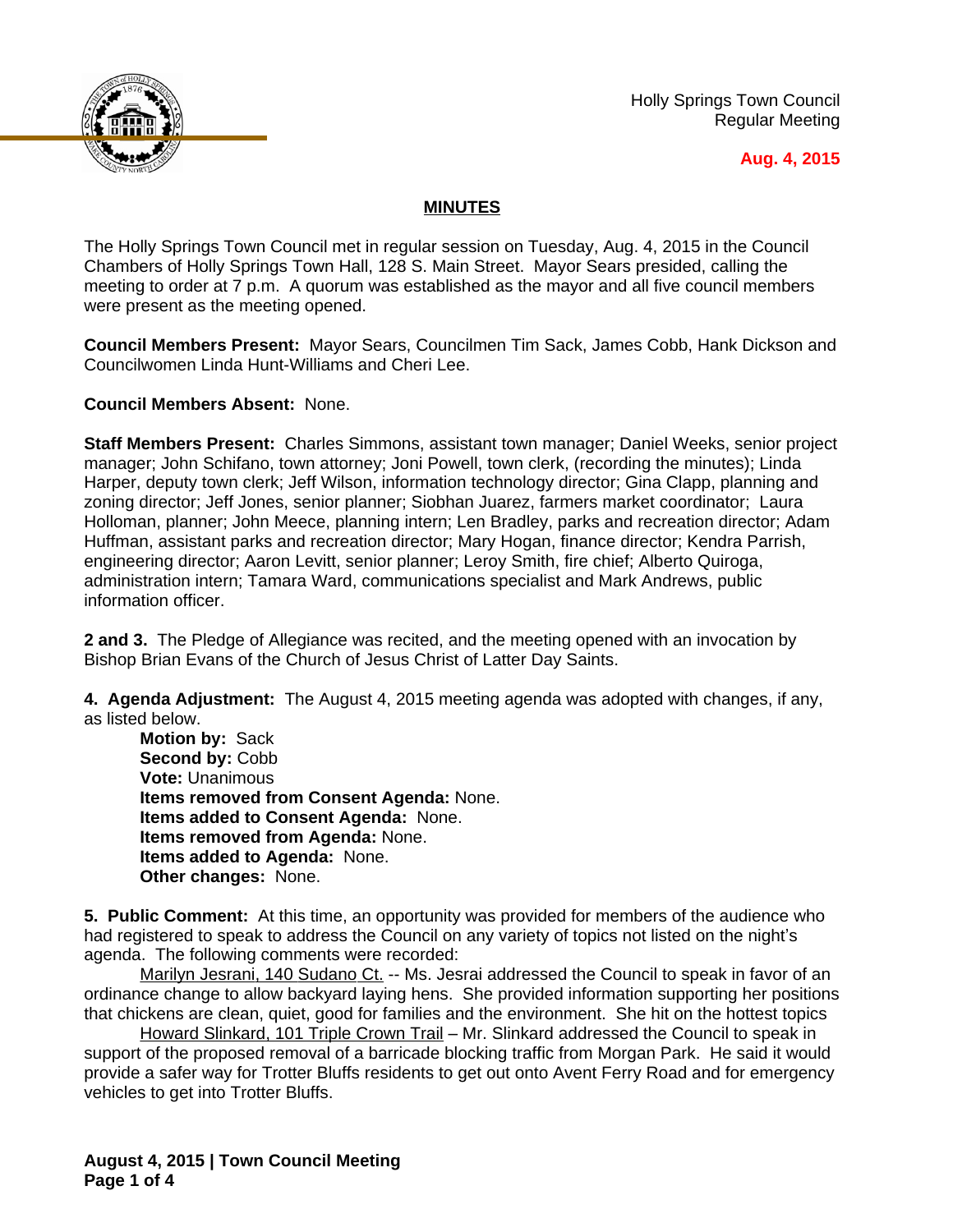Lisa McGrath, 201 W. Elm Ave. – Ms. McGrath spoke in favor of the ordinance to allow backyard laying hens. She noted that chicken manure is good for compost. She said she did not believe chickens would lower property values.

Jennifer Powell, 200 Ramshorn Ct. – With a bachelor degree in animal husbandry, Ms. Powell said chickens do not smell, do not cause disease and are not noisy. She said she is in favor of the ordinance change that would allow backyard hens.

**6a. Holly Springs Farmers Market -** Mr. Jones said that it's National Farmers Market Week, and this is a good time to give the Council an update of our local program, which continues to grow in popularity.

The Town of Holly Springs Department of Planning & Zoning manages The Farmers Market in the Holly Springs Village District. The market is in its ninth season and is bigger and better than ever with 22 weekly vendors and eight part-time vendors.

This year, the market has received nearly \$21,000 in sponsorships and in-kind donations showing the support of our business community regarding the importance of the Town's providing this unique weekly event. The market has been averaging more than 800 customers each week despite the hot summer that we have been having. As of today, we have had more customers at the market than we did the entire season in 2010 and when we started counting our customers each week.

The United States Department of Agriculture has designated Aug. 2-8 as National Farmers Market Week, and we urge all residents to come out to The Farmers Market every Saturday from May through mid-October to get the fresh and nutritious produce, meat, eggs, baked goods, and artisanal foods. This Saturday, the Holly Springs Farmers Market will be celebrating this week-long event with customer appreciation drawings and special give-aways. Mr. Jones introduced the new Farmers Market Coordinator, Ms. Siobhan Juarez.

**Action:** None.

**6b. Street Trees Report -** Ms. Holloman explained that the Department of Planning & Zoning hired an urban forestry intern this summer to perform a street tree Inventory for completed neighborhoods that contain street trees. Intern John Meece presented his findings to Town Council. The Department of Planning & Zoning will use this inventory to complete a street tree report detailing its data and recommendations for the Town's street trees moving forward.

**Action:** None.

**7. Consent Agenda:** The Council approved a motion to approve all items on the Consent Agenda. The motion carried following a motion by Councilman Sack, a second by Councilwoman Williams and a unanimous vote. The following actions were affected:

7a. Minutes – The Council approved minutes of Town Council meeting held July 21, 2015.

7b. Resolution 15-25 – The Council adopted Resolution 15-25 continuing an existing Governor's Highway Safety Program grant for the department's traffic safety unit. *A copy of Resolution 15-25 is attached to these minutes.*

7c. Greenscape Contract – The Council approved to enter a contract with Greenscape for landscaping services for the Town's pump stations.

7d. 2015 Street Improvement Project – The Council approved a contract change order to add the repaving of Linksland Drive and Lafoy Drive to the 2015 street improvement project.

7e. North Main Athletic Complex Project Road Improvements – The Council approved a contract change order in the amount of \$20,319.60 for road improvements at the intersection of Main Street and Sunset Lake Road as part of the North Main Athletic Complex project.

7f. Trotter Bluffs Drive Barricade Removal – The Council approved modifications to plan approval that would allow the removal of a barricade on Trotter Bluffs Drive, giving Trotter Bluffs residents access to Morgan Park.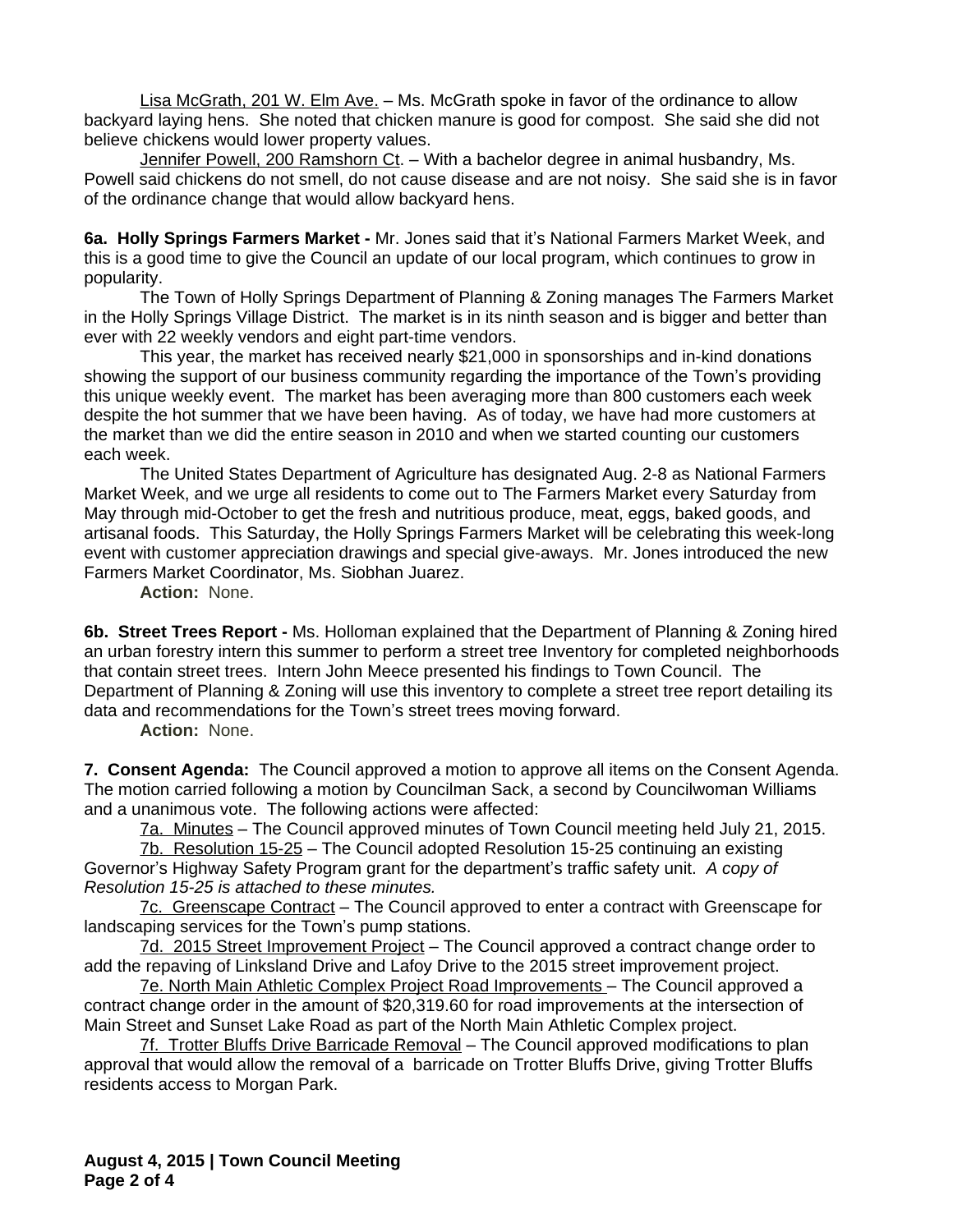7g. 15-DPM-01 Amendment – The Council adopted Resolution 15-26 to approve and enact Development Procedures Amendment #15-DPM-01 as submitted by the Town of Holly Springs. *A copy of Resolution 15-26 is attached to these minutes.*

7h. 127 N. Main Street Property – The Council accepted the purchase agreement for the Town's surplus property located at 127 N. Main Street. *A copy of a draft purchase agreement is attached to these minutes.*

**8a. Ordinance Amendment-** When the Council revived the question of whether to amend animal control ordinances to allow residents to keep laying hens at their homes, many of the same concerns raised in 2010 were expressed, including:

- The potential added call volume to the animal control program;
- that the average lot size in Holly Springs is not conducive to housing poultry;
- that regulation of the appearance of coops and pens would be problematic;
- that while most owners of chickens would be responsible in disposing of animal waste, a significant number may not, causing noise and smell complaints from adjacent landowners;
- polluted storm water run-off;
- wildlife that might be attracted by chickens;
- subdivision covenants and how the town is usually expected to enforce covenants;
- and cranky neighbors complaining of noise and smell even if there isn't any.

At the Council's May 19 meeting, Council members took no action, saying the board desired more information from other towns in Wake County that have experienced urban chicken programs.

One our summer interns, Alberto Quiroga, a resident of Holly Springs studying at North Carolina State University, took on the task this week of contacting Wake County municipalities that allow chickens and getting feedback from them. On Tuesday, he will present his findings to Council.

Mr. Quiroga provided the Council with results of his survey of Wake County communities that allow chickens. He reported that of the towns that allow backyard chickens, few reported problems or neighbor complaints. He noted that the Town of Holly Springs environmental offices estimate that there would be no significant stormwater impact, any more so than from a home with a dog.

Councilman Dickson said he had revived this 2010 topic from a previous life after a campaign promise to revisit and reconsider the issue.

He said his draft ordinance is a bit more strict than the ordinances in Cary. He said he would suggest that if the Council were to adopt a change to allow hens, then there should be a waiting period so that local homeowner associations could make appropriate preparations.

Councilman Dickson suggested a minimum lot size of 15,000 square feet; a limit of three chickens; and a requirement to register them with the Town.

Councilman Sack said he was in favor of keeping it the way it is because of the added tasks that would result for the Town's animal control division; because of neighbor concerns and because most homeowner associations would not allow them anyway.

Councilman Cobb said that in 2009 he was not in favor of an ordinance change, but he has has been in conversations where the support is about 50-50 on either side of the question. He said he remains convinced that chickens should not be kept on small lots, but he thinks he can live with a minimum lot size of 15,000 squre feet. He said he also could live with three hens; annual registration with no fee; and a provision that no roosters be allowed.

Councilwoman Lee asked if the ordinance should restrict chickens to lots of 20,000 square fee (½ acre) or more.

Councilwoman Williams said the ordinance should provide for a larger coop for three hens than the draft ordinance does for two.

Ms. Powell reported that the Town of Holly Springs gets calls and emails on both sides of the issue, and it is roughly equal between those who want chickens to be allowed and those who do not. Both sides of the issue present equally compelling arguments to support their positions.

**August 4, 2015 | Town Council Meeting Page 3 of 4**